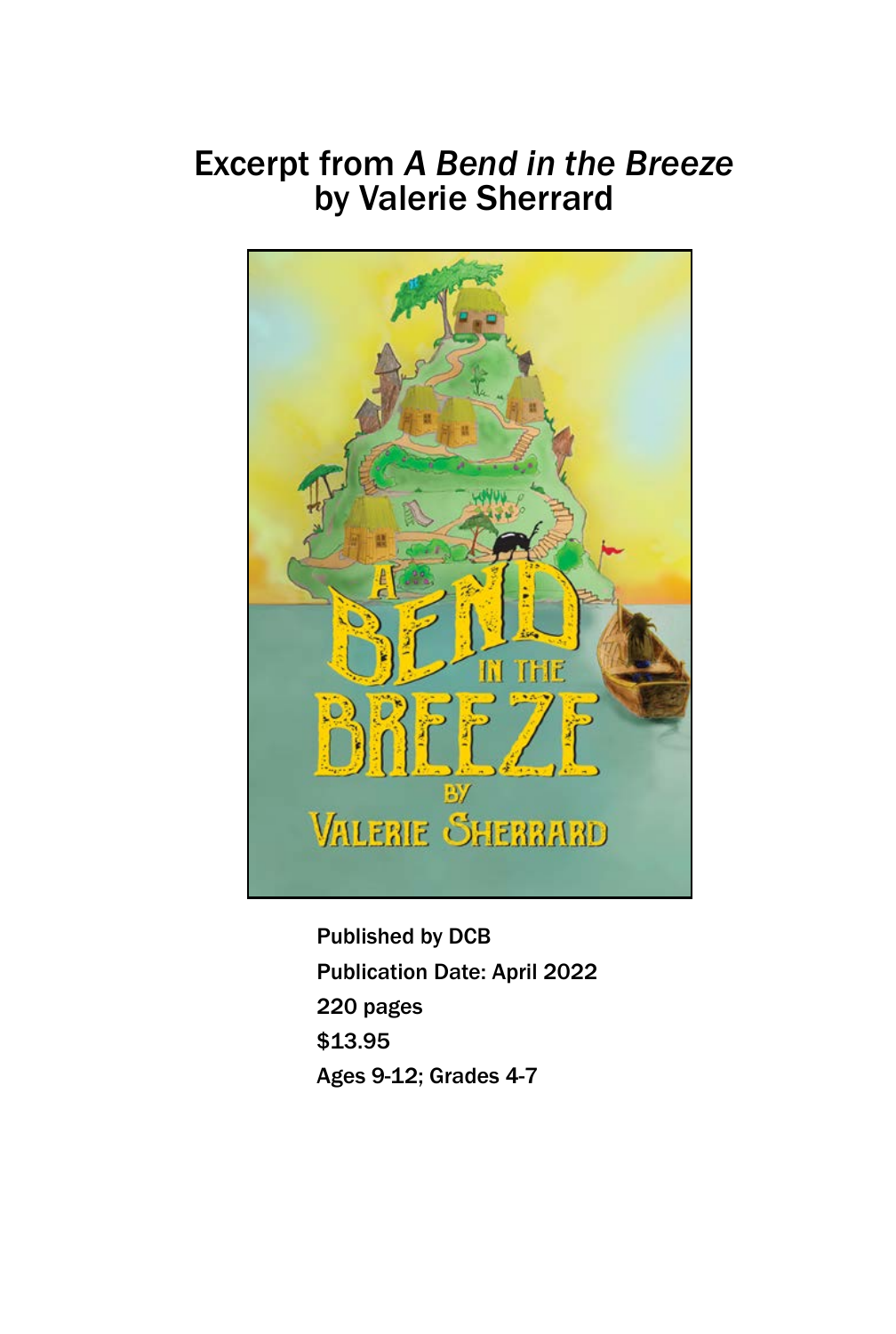## Prologue

Latitude and longitude are invisible lines that circle the earth. The lines of latitude run east and west, while the lines of longitude travel north and south. Each line has a number and if you have both the latitudinal and longitudinal numbers, which are also known as coordinates, you can find any place on the earth.

It is therefore fair to say, if you had the exact coordinates, you could find the tiny island of TeJÉ where this story takes place. You could travel there by boat or plane and after you arrived you could walk around on its warm, sandy beaches. You could sit in the shade of a tropical tree and fan yourself with long, wide leaves, or swim in the crystal blue water that laps at its shores.

When you live on an island, everything comes and goes with the tide and the wind. This was a fact that was well known to the islanders.

The people of TeJÉ spent their entire lives on a patch of land so small that it would seem little more than a speck from a distance. And yet, its shores held the whole history of the people who lived there. Every happening in their lives took place within its boundaries and when each inhabitant's eyes closed for the last time it became their final resting place.

If you went there today, you would see wonderful and interesting things. That is true of most places on this planet, for our world abounds with fascinating sights and sounds.

You might even glimpse remnants of what took place in the story you are about to read, although you would have to look very, very carefully.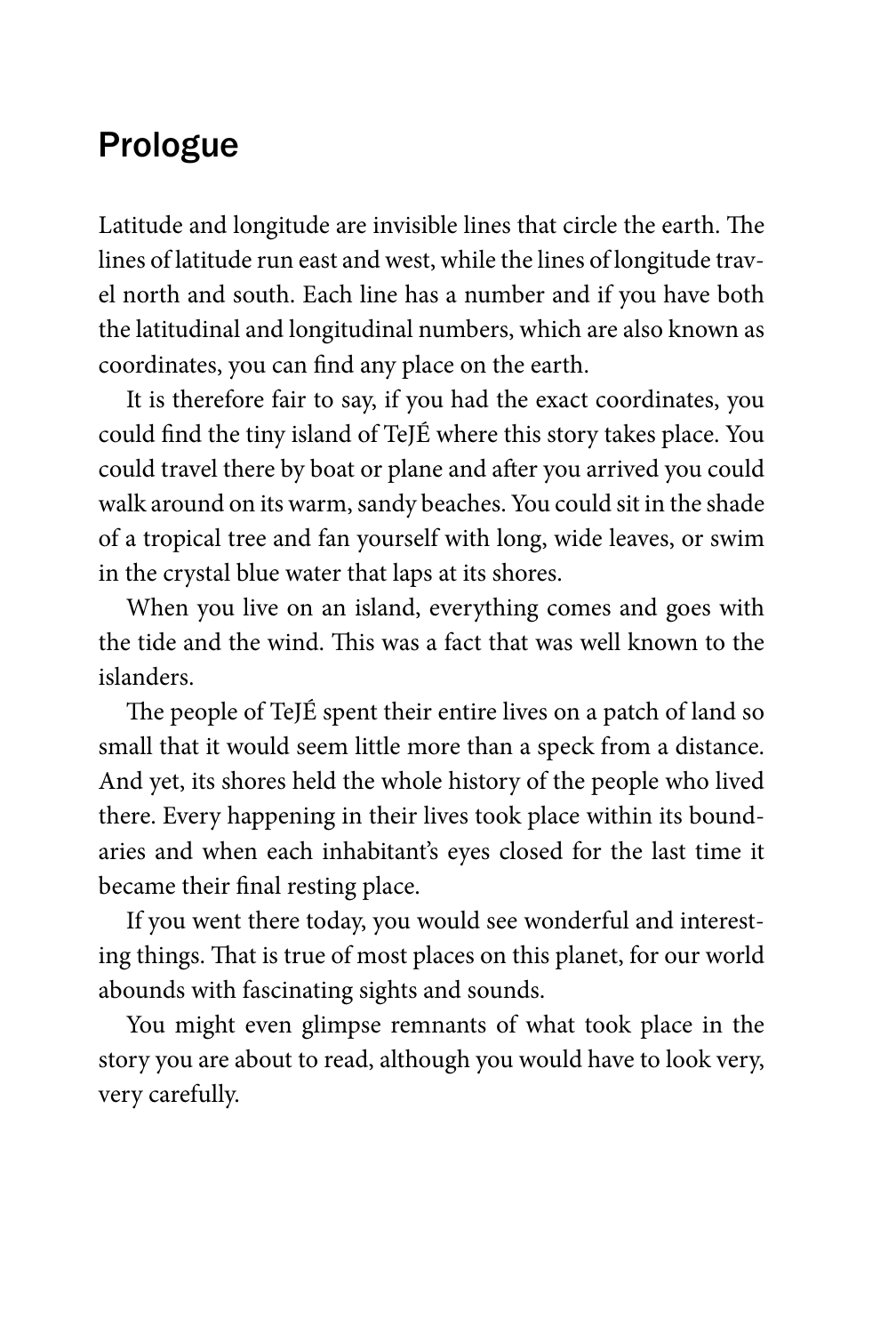## Chapter One The Unexpected Guest

Up until the day upon which our story begins, the people of TeJÉ had never had a visitor. Not once. Not ever.

This fact was not known to the girl who had just reached the island's shores. Alone and frightened, she stood there for several moments, trying desperately to compose herself. When she felt steady enough to venture inland, she did so with hesitating steps, never suspecting that the trail of footprints she left behind marked an event of great significance.

The girl whose small feet had made these imprints was called Pascale Chardon.

Before she had gone very far, a house came into view. When she saw it, Pascale's heart beat in equal measures of hope and dread.

There was nothing frightening about the appearance of the dwelling. On the contrary, the simple home had a welcoming appearance. Lush green bushes snugged against the doorframe and the faces of tall yellow flowers greeted guests cheerily.

Pascale's feeling of alarm came partly from her natural shyness and partly from the terrible situation she found herself in. If any other option had been open to her, she would have turned away. But she had no choice, and she knew it.

Her legs trembled as she crossed the patch of grass that separated her from the door. There she stood with her hand poised to knock. And then her courage very nearly failed her.

"It may be," she told herself firmly, "that there is a woman inside this house who is very much like my own dear mother."

This strengthened her resolve, even as it brought a wave of de-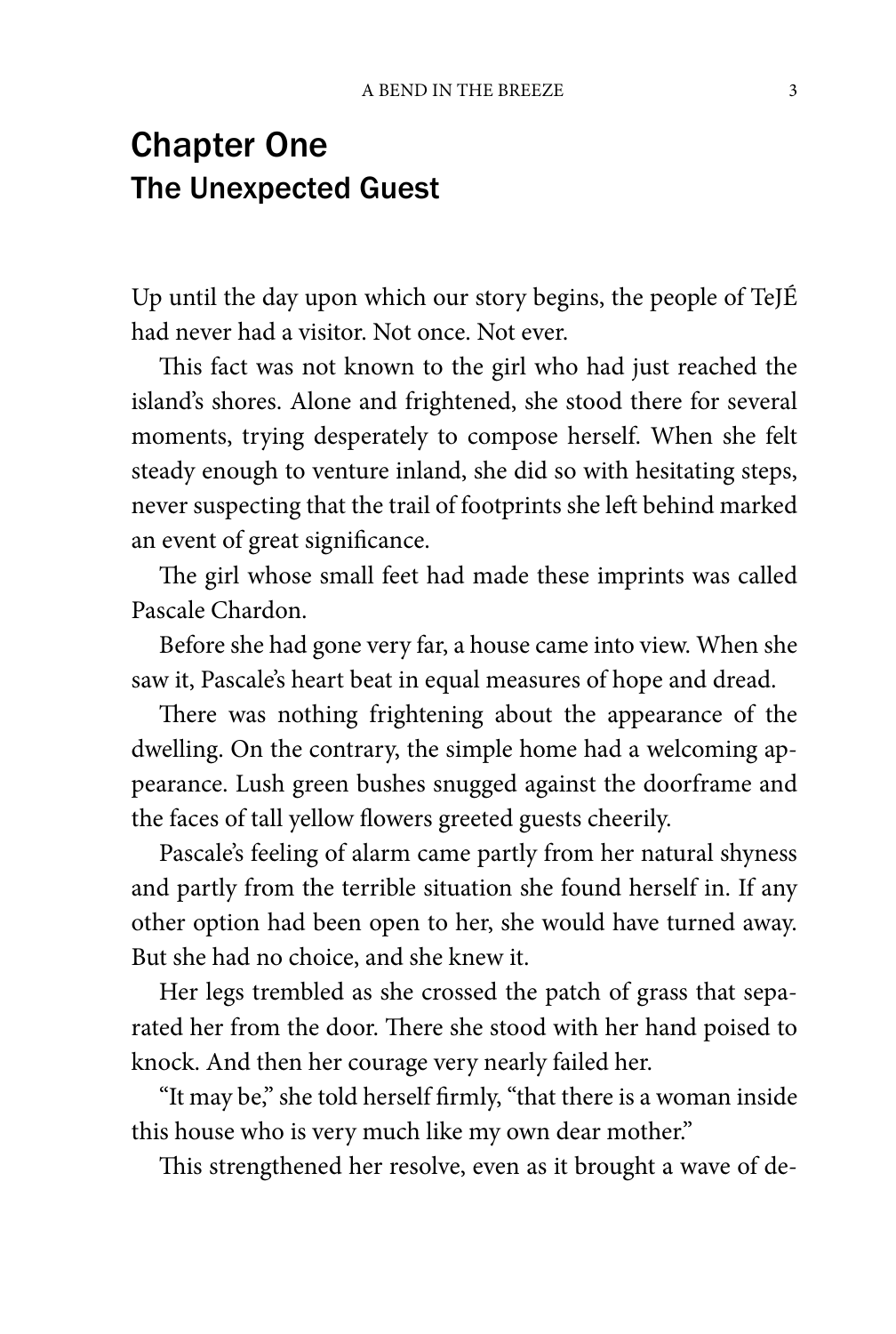spair, for Pascale knew her mother — her entire family for that matter — must be nearly mad with grief and despair, not knowing where she was or even if she was alive.

But no. She must not allow herself to dwell on such thoughts. Every bit of her energy must be dedicated toward her own survival.

And so, she took a deep breath to steady her nerves, gathered up her courage, and knocked.

The doorstep she stood on and the house she sought to enter belonged to a family called Riverstone. If they had been expecting her, refreshments would have been laid out and someone would have been waiting to receive this timid guest. But since there had never before been a stranger at the Riverstone door, no such preparations had been made.

The child's knock was soon answered by Mrs. Riverstone, whose eyes widened in astonishment.

"I beg your pardon ma'am," Pascale said. "May I trouble you for a drink of water?"

Mrs. Riverstone was not a dull woman, nor was she out of water. All the same, her only reaction to the polite request was to gawk silently at the child.

"I am *terribly* thirsty," Pascale added. It was all she could do to keep from begging.

Mrs. Riverstone regained control of herself. She sprang into action, taking hold of Pascale's thin arm and pulling her into the small, tidy home, perhaps just a bit more vigorously than was necessary.

"Dear me, dear me," she said, pointing her unexpected guest to a smooth wooden chair. "Of course, you can have a drink."

Mrs. Riverstone grasped the handle of a water pump and gave it several quick downward thrusts. Water shot from its spout into a red clay cup.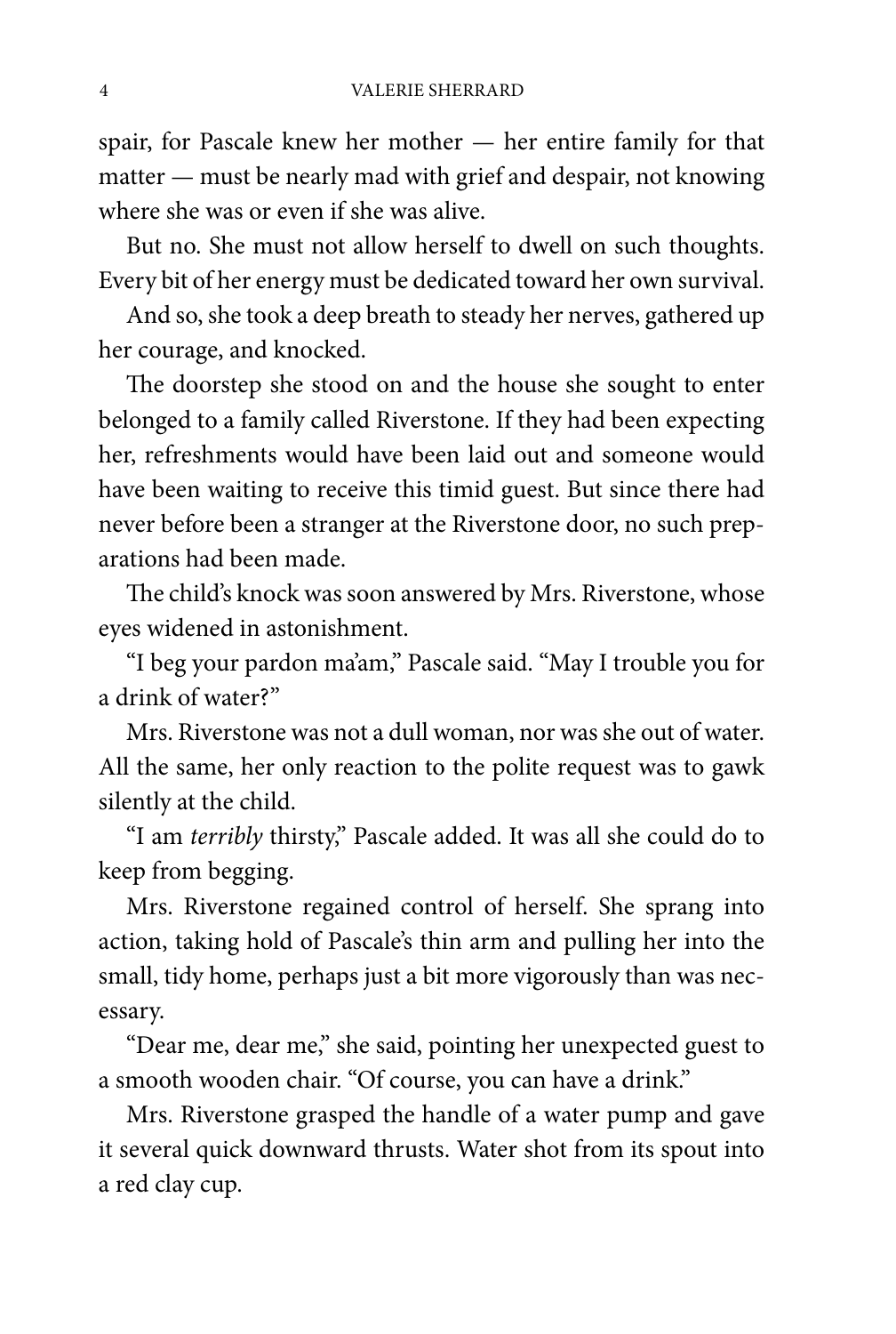Pascale's fingers shook as the cup was passed to her. She struggled to steady them as she raised it to her lips. How wonderful and cold the water felt flowing into her mouth and down her parched throat. She drained the cup and twice asked for more before closing her eyes and letting out a satisfied sigh.

That was when Mrs. Riverstone settled herself into a chair and cast appraising eyes over her guest.

Pascale was slender and well-tanned. Her brown hair had a golden glow from many hours in the sun. Gray, wide-set eyes looked out from an oval face and her lips, although pale, dry, and chapped, formed a small smile. It was this smile that prompted Mrs. Riverstone to speak.

"Well then, child — who are you and how did you get here?"

"I am called Pascale Chardon."

The sound of her name seemed to give her courage. Pascale lifted her chin and continued in a soft voice.

"I was traveling on a passenger ship, along with my aunt and uncle and two cousins. Our voyage was to be a grand holiday; Mother said I was lucky to have been invited. And it truly *was* wonderful, until a mighty storm came up out of nowhere. You would never think a ship so large could be tossed around as it was — like a child's toy on the waves. Water rushed against it in great swells, crashing madly on the deck.

"The next thing I recall, I was drifting in a small boat, alone in the great, wide ocean. How I came to be *in* the boat is gone from my memory. I only know that after days of bobbing on the rise and fall of rolling waves, the tides brought me here."

"And where —" Mrs. Riverstone's next question was interrupted by the sight of a black beetle crawling out of Pascale's hair and across her forehead. The girl barely seemed to notice it until her host jumped up, leaned across the table and attempted to swat it.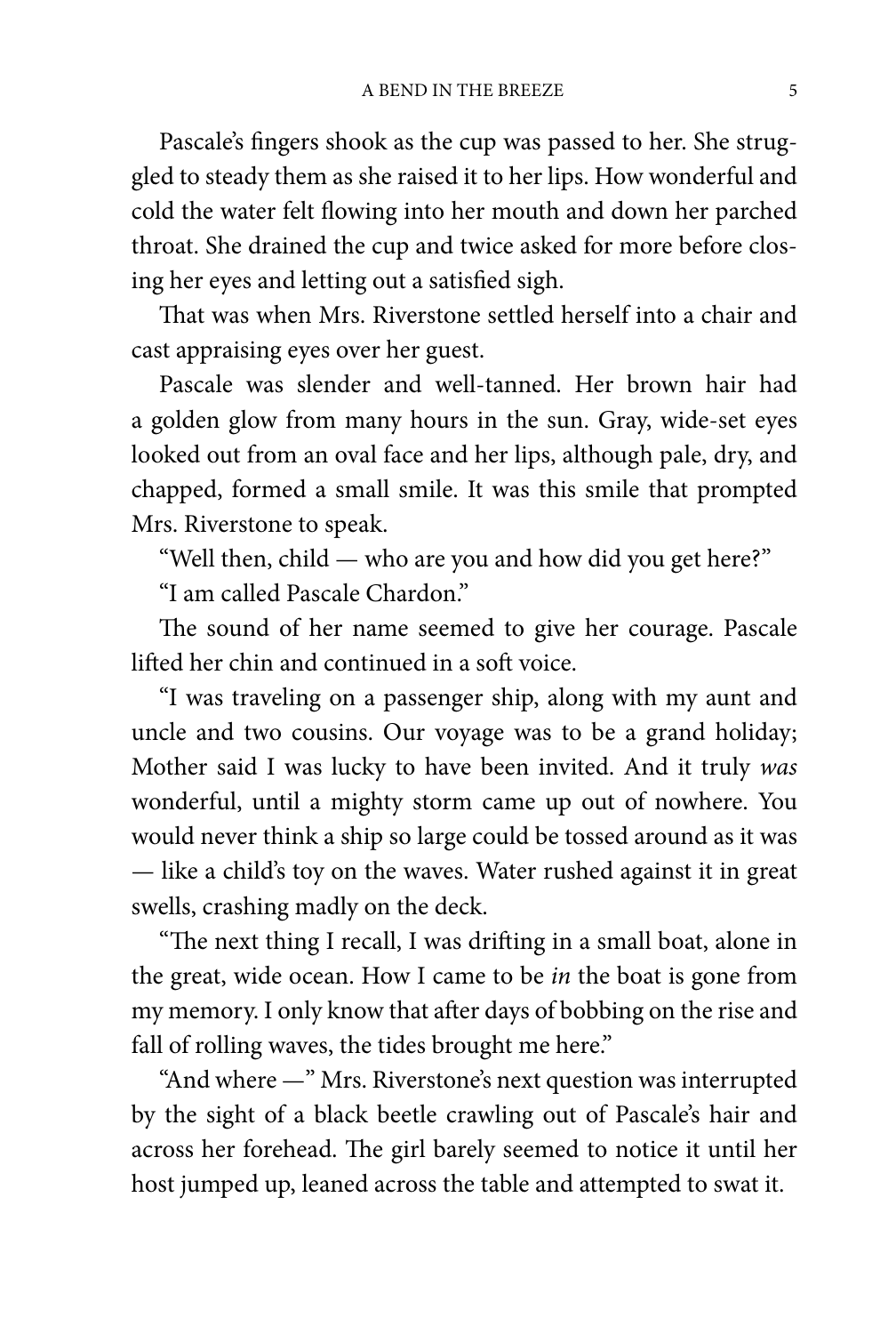"What are you doing?" Pascale cried, falling back to avoid the woman's hand.

"A bug!" Mrs. Riverstone said. "It was in your hair."

"Oh!" Pascale said with a small wave. "That is Inch."

"Inch?" repeated Mrs. Riverstone. "You've named a *bug*?"

"Yes." Pascale nodded. "Inch must have escaped the ship at the same time as I did, although it was a day or more before I noticed him in the boat. It was *such* a comfort to know I wasn't entirely alone"

"Well, you aren't alone now," Mrs. Riverstone pointed out. She scrunched her nose to show her disapproval of Inch's presence in her kitchen.

Pascale cupped her hand and lifted it to shield the beetle, worried there may be a second attempt to dislodge him.

"Please understand," she said. "Inch was my only friend through the long, dreadful days while we were at the ocean's mercy. I cannot allow harm to come to him."

Inch's fate may have been discussed further except for the arrival just then of Mrs. Riverstone's children, Vimal and Sofia, who had been drawn from their play by the sound of voices.

The pair had first gone to a window and peeked into the house from outside. Mornings were their mother's chore time and everyone knew she did not welcome interruptions. This made them curious to see whom she could possibly be talking to.

Their eyes had grown large with wonder at the sight of Pascale seated in their kitchen. Strangers on TeJÉ were unheard of and yet here in their very own home was a girl they had never seen before. With growing astonishment, they watched and listened to the odd discussion over a beetle.

"Eck! I *hate* bugs!" Sofia whispered to her brother, who had heard enough shrieks from her over the years to know this was